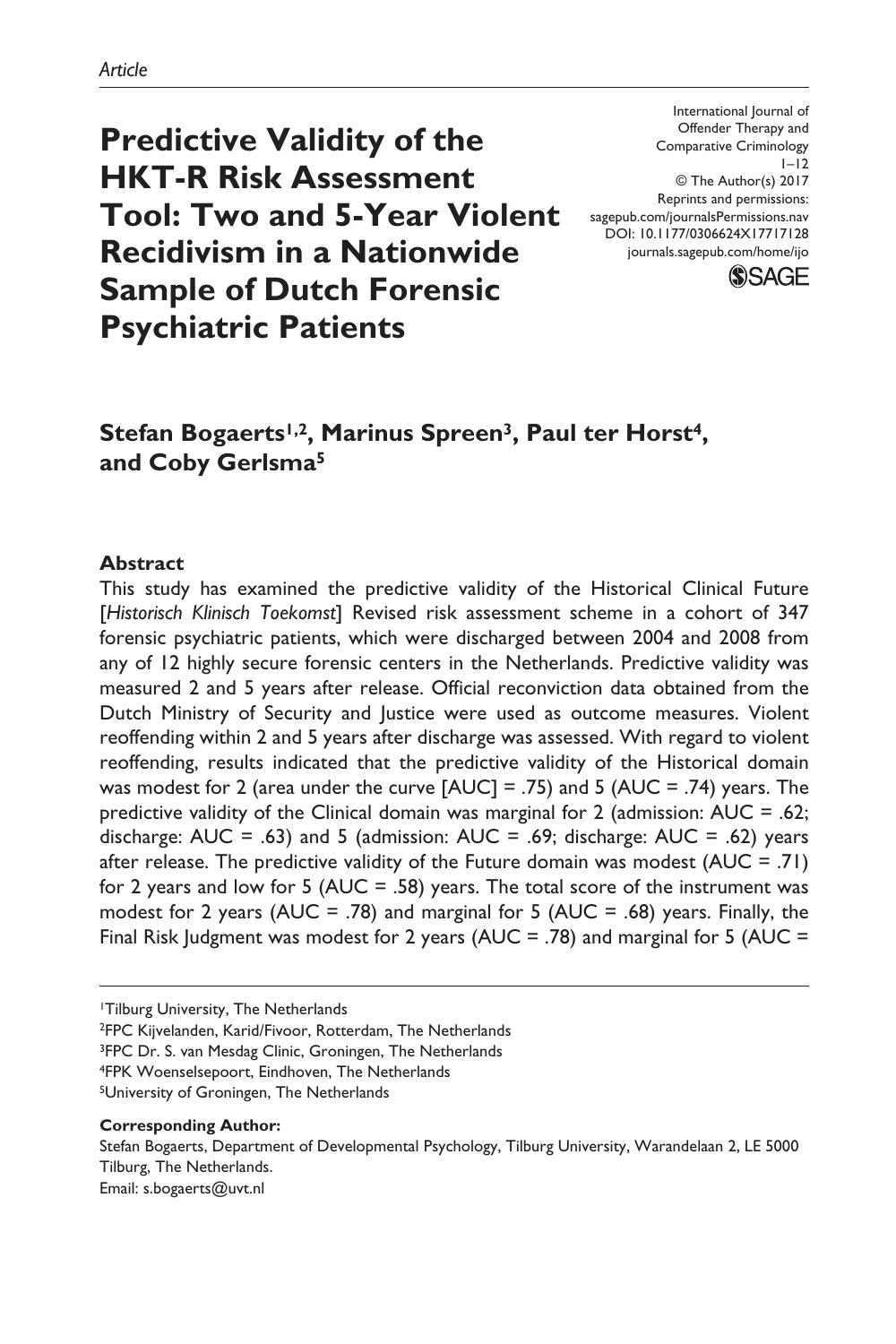.63) years time at risk. It is concluded that this risk assessment instrument appears to be a satisfactory instrument for risk assessment.

#### **Keywords**

HKT-R, predictive validity, violent recidivism, clinical decision making

### **Introduction**

To assess the risk of violent reoffending in an individual patient after a forensic psychiatric treatment, forensic mental health professionals try to understand patient's typical behavioral mechanisms leading to future violent or aggressive behaviors ([Bogaerts, Vanheule, & DeClercq, 2005;](https://www.researchgate.net/publication/228353142_Recalled_parental_bonding_adult_attachment_style_and_personality_disorders_in_child_molesters_A_comparative_study?el=1_x_8&enrichId=rgreq-016969f6c4cc16cee1385d367f13c2f5-XXX&enrichSource=Y292ZXJQYWdlOzMxNzQ5MjAzNTtBUzo1MTA2MzIwOTQxMTM3OTJAMTQ5ODc1NTU4NjE4OQ==) [Bogaerts, Vervaeke, & Goethals, 2004;](https://www.researchgate.net/publication/5333093_A_Comparison_of_Relational_Attitude_and_Personality_Disorders_in_the_Explanation_of_Child_Molestation?el=1_x_8&enrichId=rgreq-016969f6c4cc16cee1385d367f13c2f5-XXX&enrichSource=Y292ZXJQYWdlOzMxNzQ5MjAzNTtBUzo1MTA2MzIwOTQxMTM3OTJAMTQ5ODc1NTU4NjE4OQ==) [Buschman et](https://www.researchgate.net/publication/24355320_Sexual_History_Disclosure_Polygraph_Examinations_With_Cybercrime_Offences_A_First_Dutch_Explorative_Study?el=1_x_8&enrichId=rgreq-016969f6c4cc16cee1385d367f13c2f5-XXX&enrichSource=Y292ZXJQYWdlOzMxNzQ5MjAzNTtBUzo1MTA2MzIwOTQxMTM3OTJAMTQ5ODc1NTU4NjE4OQ==) al., 2010; [Kunst, Bogaerts, & Winkel, 2009;](https://www.researchgate.net/publication/227907135_Peer_and_inmate_aggression_type_D-personality_and_post-traumatic_stress_among_Dutch_prison_workers?el=1_x_8&enrichId=rgreq-016969f6c4cc16cee1385d367f13c2f5-XXX&enrichSource=Y292ZXJQYWdlOzMxNzQ5MjAzNTtBUzo1MTA2MzIwOTQxMTM3OTJAMTQ5ODc1NTU4NjE4OQ==) [Kunst, Winkel, & Bogaerts,](https://www.researchgate.net/publication/247839502_Posttraumatic_Growth_Moderates_the_Association_Between_Violent_Revictimization_and_Persisting_PTSD_Symptoms_in_Victims_of_Interpersonal_Violence_A_Six-Month_Follow-Up_Study?el=1_x_8&enrichId=rgreq-016969f6c4cc16cee1385d367f13c2f5-XXX&enrichSource=Y292ZXJQYWdlOzMxNzQ5MjAzNTtBUzo1MTA2MzIwOTQxMTM3OTJAMTQ5ODc1NTU4NjE4OQ==)  [2010;](https://www.researchgate.net/publication/247839502_Posttraumatic_Growth_Moderates_the_Association_Between_Violent_Revictimization_and_Persisting_PTSD_Symptoms_in_Victims_of_Interpersonal_Violence_A_Six-Month_Follow-Up_Study?el=1_x_8&enrichId=rgreq-016969f6c4cc16cee1385d367f13c2f5-XXX&enrichSource=Y292ZXJQYWdlOzMxNzQ5MjAzNTtBUzo1MTA2MzIwOTQxMTM3OTJAMTQ5ODc1NTU4NjE4OQ==) [Monahan, 1981](https://www.researchgate.net/publication/274349710_Predicting_Violent_Behavior_An_Assessment_of_Clinical_Techniques?el=1_x_8&enrichId=rgreq-016969f6c4cc16cee1385d367f13c2f5-XXX&enrichSource=Y292ZXJQYWdlOzMxNzQ5MjAzNTtBUzo1MTA2MzIwOTQxMTM3OTJAMTQ5ODc1NTU4NjE4OQ==)). In risk assessment, typical behavioral mechanisms related to violent behavior express the vulnerability of the forensic patient to reoffend and are extrapolated and weighed for his likely future circumstances. In the Netherlands, risk assessment in forensic psychiatry has been mandatory since 2005. Patients convicted by the court to a TBS measure (*ter beschikkingstelling*: involuntary admission by order of the state; [de Ruiter & Trestman, 2007](https://www.researchgate.net/publication/6418855_Prevalence_and_treatment_of_personality_disorders_in_Dutch_forensic_mental_health_services?el=1_x_8&enrichId=rgreq-016969f6c4cc16cee1385d367f13c2f5-XXX&enrichSource=Y292ZXJQYWdlOzMxNzQ5MjAzNTtBUzo1MTA2MzIwOTQxMTM3OTJAMTQ5ODc1NTU4NjE4OQ==)) have committed a crime caused by their problematic mental state during a period of insanity. The primary goal of a TBS order is the protection of society and the resocialization of the patients into society (Brink, van den Hooijschuur, Os, van Savenije, & Wiersma, 2010; [Van Marle, 2002](https://www.researchgate.net/publication/242280647_The_Dutch_Entrustment_Act_TBS_Its_Principles_and_Innovations?el=1_x_8&enrichId=rgreq-016969f6c4cc16cee1385d367f13c2f5-XXX&enrichSource=Y292ZXJQYWdlOzMxNzQ5MjAzNTtBUzo1MTA2MzIwOTQxMTM3OTJAMTQ5ODc1NTU4NjE4OQ==)). All forensic patients with a TBS order receive treatment to reduce the risk of future recidivism and to prepare them for reintegration into society ([Van der Veeken, Lucieer,](https://www.researchgate.net/publication/306087260_Routine_Outcome_Monitoring_and_Clinical_Decision-Making_in_Forensic_Psychiatry_Based_on_the_Instrument_for_Forensic_Treatment_Evaluation?el=1_x_8&enrichId=rgreq-016969f6c4cc16cee1385d367f13c2f5-XXX&enrichSource=Y292ZXJQYWdlOzMxNzQ5MjAzNTtBUzo1MTA2MzIwOTQxMTM3OTJAMTQ5ODc1NTU4NjE4OQ==)  [& Bogaerts, 2016](https://www.researchgate.net/publication/306087260_Routine_Outcome_Monitoring_and_Clinical_Decision-Making_in_Forensic_Psychiatry_Based_on_the_Instrument_for_Forensic_Treatment_Evaluation?el=1_x_8&enrichId=rgreq-016969f6c4cc16cee1385d367f13c2f5-XXX&enrichSource=Y292ZXJQYWdlOzMxNzQ5MjAzNTtBUzo1MTA2MzIwOTQxMTM3OTJAMTQ5ODc1NTU4NjE4OQ==)). Forensic psychiatric centers differ fundamentally from prisons. In prisons, the focus is primarily on securing and retaliation with very few options for treatment. Otherwise, in forensic psychiatric centers, the emphasis is also on securing society but much more on the provision of treatment programs ([Bonta, Harman, Hann,](https://www.researchgate.net/publication/286016966_The_prediction_of_recidivism_among_federally_sentenced_offenders_A_re-validation_of_the_SIR_scale?el=1_x_8&enrichId=rgreq-016969f6c4cc16cee1385d367f13c2f5-XXX&enrichSource=Y292ZXJQYWdlOzMxNzQ5MjAzNTtBUzo1MTA2MzIwOTQxMTM3OTJAMTQ5ODc1NTU4NjE4OQ==) [& Cormier, 1996;](https://www.researchgate.net/publication/286016966_The_prediction_of_recidivism_among_federally_sentenced_offenders_A_re-validation_of_the_SIR_scale?el=1_x_8&enrichId=rgreq-016969f6c4cc16cee1385d367f13c2f5-XXX&enrichSource=Y292ZXJQYWdlOzMxNzQ5MjAzNTtBUzo1MTA2MzIwOTQxMTM3OTJAMTQ5ODc1NTU4NjE4OQ==) Dienst Justitiële Inrichtingen, 2014). In the Netherlands, five degrees of sanity can be distinguished: full responsible, slightly diminished responsible, diminished responsible, severely diminished responsible, and total absence of responsibility. All patients, regardless of their mental illness, can be held (partly) insane, which is different than in the United States, for example. Patients are usually first sentenced to prison before being transferred to a high security forensic psychiatric center ([de Ruiter & Trestman, 2007;](https://www.researchgate.net/publication/6418855_Prevalence_and_treatment_of_personality_disorders_in_Dutch_forensic_mental_health_services?el=1_x_8&enrichId=rgreq-016969f6c4cc16cee1385d367f13c2f5-XXX&enrichSource=Y292ZXJQYWdlOzMxNzQ5MjAzNTtBUzo1MTA2MzIwOTQxMTM3OTJAMTQ5ODc1NTU4NjE4OQ==) [Radovic, Meynen, & Bennet, 2015](https://www.researchgate.net/publication/277133374_Introducing_a_standard_of_legal_insanity_The_case_of_Sweden_compared_to_The_Netherlands?el=1_x_8&enrichId=rgreq-016969f6c4cc16cee1385d367f13c2f5-XXX&enrichSource=Y292ZXJQYWdlOzMxNzQ5MjAzNTtBUzo1MTA2MzIwOTQxMTM3OTJAMTQ5ODc1NTU4NjE4OQ==)).

To support and standardize individual risk assessment procedures, risk assessment instruments using Structured Professional Judgment (SPJ) procedures have become important to assess the likelihood of future violent recidivism ([Douglas, Ogloff, Nicholls,](https://www.researchgate.net/publication/12703929_Assessing_risk_for_violence_among_psychiatric_patients_The_HCR-20_Violence_Risk_Assessment_Scheme_and_the_Psychopathy_Checklist_Screening_Version?el=1_x_8&enrichId=rgreq-016969f6c4cc16cee1385d367f13c2f5-XXX&enrichSource=Y292ZXJQYWdlOzMxNzQ5MjAzNTtBUzo1MTA2MzIwOTQxMTM3OTJAMTQ5ODc1NTU4NjE4OQ==)  [& Grant, 1999;](https://www.researchgate.net/publication/12703929_Assessing_risk_for_violence_among_psychiatric_patients_The_HCR-20_Violence_Risk_Assessment_Scheme_and_the_Psychopathy_Checklist_Screening_Version?el=1_x_8&enrichId=rgreq-016969f6c4cc16cee1385d367f13c2f5-XXX&enrichSource=Y292ZXJQYWdlOzMxNzQ5MjAzNTtBUzo1MTA2MzIwOTQxMTM3OTJAMTQ5ODc1NTU4NjE4OQ==) [Hart, 1998;](https://www.researchgate.net/publication/227763359_The_role_of_psychopathy_in_assessing_risk_for_violence_Conceptual_and_methodological_issues?el=1_x_8&enrichId=rgreq-016969f6c4cc16cee1385d367f13c2f5-XXX&enrichSource=Y292ZXJQYWdlOzMxNzQ5MjAzNTtBUzo1MTA2MzIwOTQxMTM3OTJAMTQ5ODc1NTU4NjE4OQ==) Webster, Douglas, Eaves, & Hart, 1997). SPJ instruments are composed of predetermined sets of empirically established static and dynamic risk factors associated with future reoffending and use specific and transparent guidelines. The rationale of a SPJ risk assessment instrument is that a higher total sum score is associated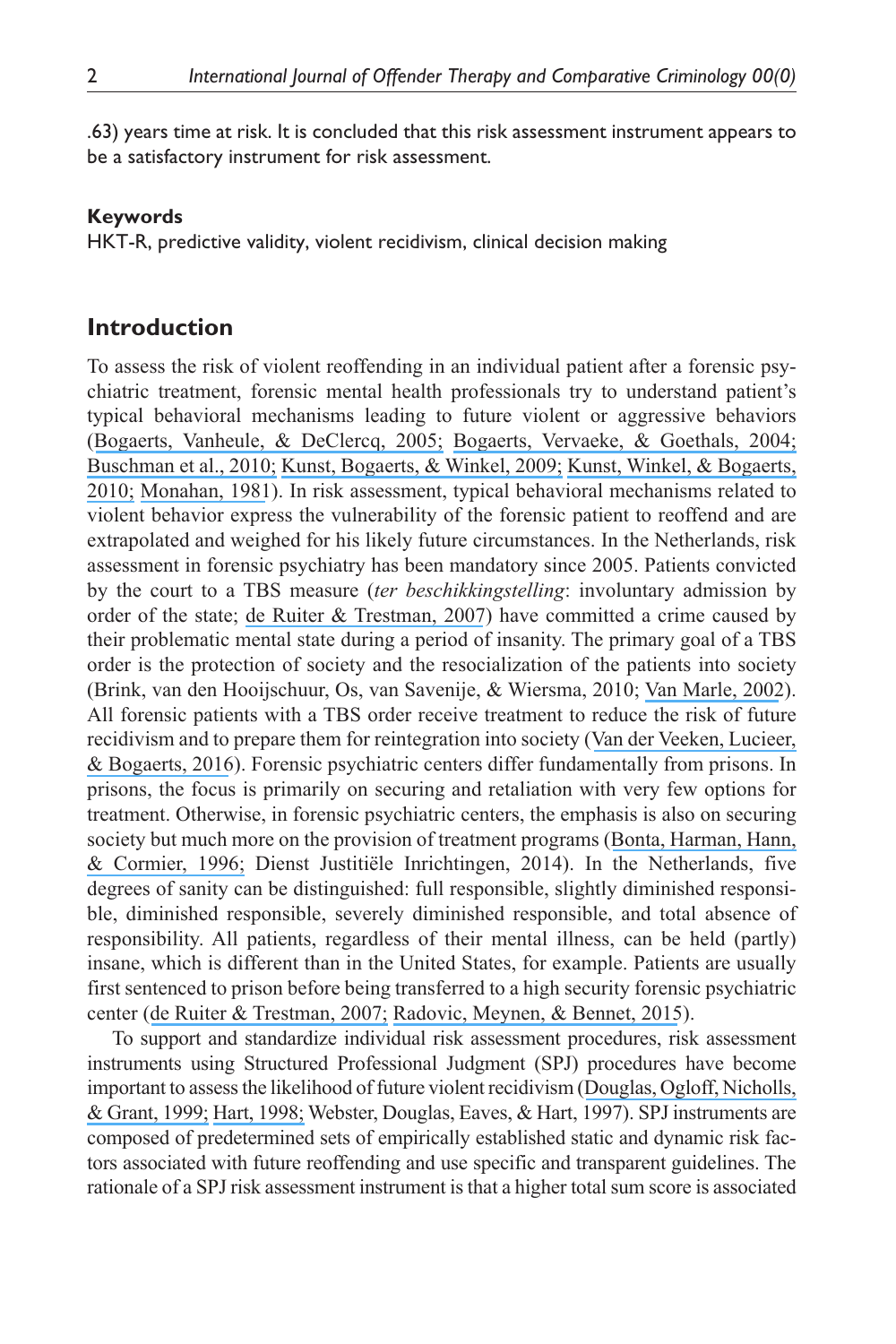with a higher likelihood of recidivism, but with the possibility for the clinician to overrule the actuarial final assessment when there are good reasons for this. This positive linear association between the total sum score and the likelihood of recidivism must at least exist at the group level to ensure that each patient is evaluated with indicators, which are associated with recidivism ([Dawes & Corrigan, 1974](https://www.researchgate.net/publication/232556903_Linear_Models_in_Decision_Making?el=1_x_8&enrichId=rgreq-016969f6c4cc16cee1385d367f13c2f5-XXX&enrichSource=Y292ZXJQYWdlOzMxNzQ5MjAzNTtBUzo1MTA2MzIwOTQxMTM3OTJAMTQ5ODc1NTU4NjE4OQ==)). However, in individual cases, this association is not necessarily positive linear. Therefore, in an individual risk assessment, assessors interpret and weigh a patient's scores not only on the established risk factors of the applied instrument, but they also consider specific indicators, risk management, and circumstances not captured by the instrument. The result of the combination and interpretation of all available information, preferably in consensus, is called the Final Risk Judgment (FRJ; [Dawes, Faust, & Meehl, 1989;](https://www.researchgate.net/publication/20506794_Clinical_Versus_Actuarial_Judgment?el=1_x_8&enrichId=rgreq-016969f6c4cc16cee1385d367f13c2f5-XXX&enrichSource=Y292ZXJQYWdlOzMxNzQ5MjAzNTtBUzo1MTA2MzIwOTQxMTM3OTJAMTQ5ODc1NTU4NjE4OQ==) Spreen, Brand, Ter Horst, & Bogaerts, 2014). Examples of SPJ risk assessment schemes are the Historical Clinical Risk Management–20V3 (HCR-20; Douglas, 2014; [Douglas, Hart, Webster, & Belfrage,](https://www.researchgate.net/publication/316998939_HCR-20V3_Assessing_risk_for_violence?el=1_x_8&enrichId=rgreq-016969f6c4cc16cee1385d367f13c2f5-XXX&enrichSource=Y292ZXJQYWdlOzMxNzQ5MjAzNTtBUzo1MTA2MzIwOTQxMTM3OTJAMTQ5ODc1NTU4NjE4OQ==) [2013;](https://www.researchgate.net/publication/316998939_HCR-20V3_Assessing_risk_for_violence?el=1_x_8&enrichId=rgreq-016969f6c4cc16cee1385d367f13c2f5-XXX&enrichSource=Y292ZXJQYWdlOzMxNzQ5MjAzNTtBUzo1MTA2MzIwOTQxMTM3OTJAMTQ5ODc1NTU4NjE4OQ==) Webster et al., 1997), the Short-Term Assessment of Risk and Treatability (START; [Webster, Martin, Brink, Nicholls, & Middleton, 2004](https://www.researchgate.net/publication/256199926_Short-Term_Assessment_of_Risk_and_Treatability_START_Instructors)), and, in the Netherlands, the *Historisch Klinisch Toekomst*-30 (Historical Clinical Future–30 [HKT-30], and, its successor, the HKT-R; Spreen et al., 2014).

A risk assessment is not a single event within a patient's treatment trajectory but it has different functions dependent on the decision to make in treatment, such as whether a patient is ready, for example, to go with unguided leave for a short period. At the start of a treatment soon after the admission, the function of a risk assessment is to estimate future risk and to diagnose significant risk factors and tailor treatment goals to reduce these risk factors. Therefore, during treatment, risk assessments are important to evaluate whether there is a decrease of those risk factors. Throughout individual treatment trajectories, risk assessments can support decisions on, for example, leave or discharge modalities. In the Netherlands, it is imposed by the Ministry of Security and Justice that the risk of recidivism should be measured annually (Dienst Justitiële Inrichtingen, 2014; Spreen et al., 2014).

In risk assessment studies, the predictive validity is the main psychometric indicator to express the performance of a SPJ instrument in clinical practice ([Singh, Grann, &](https://www.researchgate.net/publication/49775226_A_comparative_study_of_violence_risk_assessment_tools_A_systematic_review_and_metaregression_analysis_of_68_studies_involving_25980_participants?el=1_x_8&enrichId=rgreq-016969f6c4cc16cee1385d367f13c2f5-XXX&enrichSource=Y292ZXJQYWdlOzMxNzQ5MjAzNTtBUzo1MTA2MzIwOTQxMTM3OTJAMTQ5ODc1NTU4NjE4OQ==)  [Fazel, 2011](https://www.researchgate.net/publication/49775226_A_comparative_study_of_violence_risk_assessment_tools_A_systematic_review_and_metaregression_analysis_of_68_studies_involving_25980_participants?el=1_x_8&enrichId=rgreq-016969f6c4cc16cee1385d367f13c2f5-XXX&enrichSource=Y292ZXJQYWdlOzMxNzQ5MjAzNTtBUzo1MTA2MzIwOTQxMTM3OTJAMTQ5ODc1NTU4NjE4OQ==)). In the majority of risk assessment studies, a limited definition of predictive validity of measurements instruments is used, that is, the ability to discriminate between recidivists and non-recidivists. In this article, we apply the area under the curve (AUC) to evaluate the ability of the HKT-R to discriminate between recidivists and non-recidivists. The AUC value achieved from receiver operating characteristics (ROC) can range between 0 and 1, with .50 representing performance equivalent to change, and .75 and higher can be seen as a threshold for a large effect size (O'Shea & Dickens, 2015).

### **Predictive Validity of SPJ Instruments and Conditions**

In the SPJ approach, a set of indicators are used that are theoretically and/or empirically related to future offending to indicate predictions of future recidivism ([Singh, Serper,](https://www.researchgate.net/publication/51588785_Structured_Assessment_of_Violence_Risk_in_Schizophrenia_and_Other_Psychiatric_Disorders_A_Systematic_Review_of_the_Validity_Reliability_and_Item_Content_of_10_Available_Instruments?el=1_x_8&enrichId=rgreq-016969f6c4cc16cee1385d367f13c2f5-XXX&enrichSource=Y292ZXJQYWdlOzMxNzQ5MjAzNTtBUzo1MTA2MzIwOTQxMTM3OTJAMTQ5ODc1NTU4NjE4OQ==)  [Reinharth, & Fazal, 2011](https://www.researchgate.net/publication/51588785_Structured_Assessment_of_Violence_Risk_in_Schizophrenia_and_Other_Psychiatric_Disorders_A_Systematic_Review_of_the_Validity_Reliability_and_Item_Content_of_10_Available_Instruments?el=1_x_8&enrichId=rgreq-016969f6c4cc16cee1385d367f13c2f5-XXX&enrichSource=Y292ZXJQYWdlOzMxNzQ5MjAzNTtBUzo1MTA2MzIwOTQxMTM3OTJAMTQ5ODc1NTU4NjE4OQ==)). An important goal of risk assessments is to assess the risk of recidivism and to make a distinction between high-risk versus low-risk patients before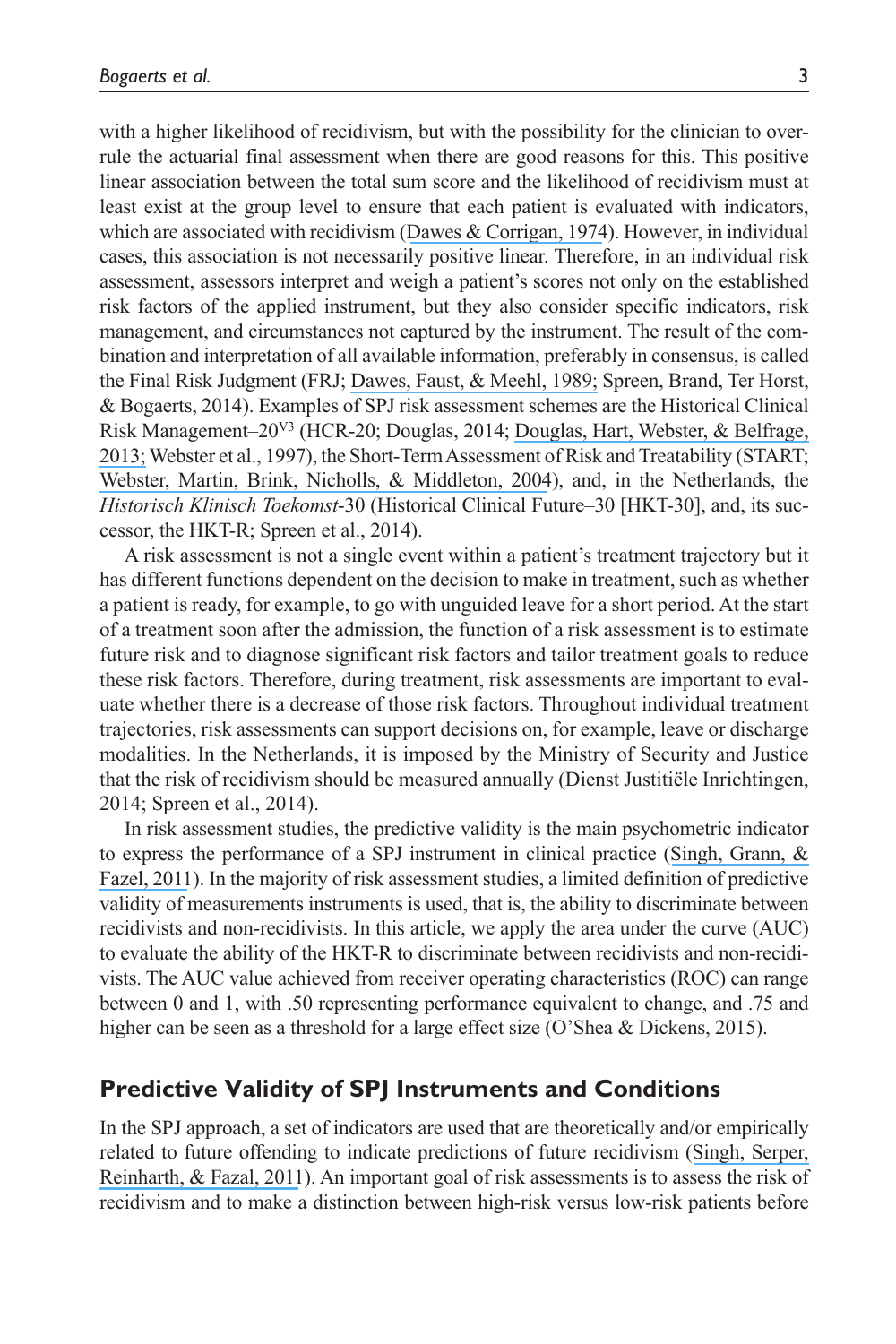the start of the treatment and before release. This implies that an instrument must have discriminative power to make a distinction between recidivists and non-recidivists. Furthermore, risk assessment instrument must be sufficiently sensitive to measure behavioral and/or personal change to assess changes in risk levels during treatment ([Jeandarme, Habets, Oei, & Bogaerts, 2017](https://www.researchgate.net/publication/311587453_PCL-R_field_validity_in_prison_and_hospital_settings?el=1_x_8&enrichId=rgreq-016969f6c4cc16cee1385d367f13c2f5-XXX&enrichSource=Y292ZXJQYWdlOzMxNzQ5MjAzNTtBUzo1MTA2MzIwOTQxMTM3OTJAMTQ5ODc1NTU4NjE4OQ==)). These changes must be part of the risk assessment. For instance, suppose two patients have the same total score on a clinical scale of a risk assessment instrument at the end of their treatment, say 10. In mainstream predictive validity risk studies, both 10s are considered as equal in relation to relapse. However, if one patient had a score 30 and the other 15 at the start of their treatments, then the end score of 10 expresses different progress. Methodologically, this implies that to establish predictive validity of a risk assessment instrument, a patient's progress as measured by clinical scales must be weighted in the end total score expressed by the FRJ of the clinician to individualize the scores for each specific patient (Spreen et al., 2014).

Another aspect of predictive validity is the representativeness of the sample. The sample must be representative for the population and the population from which the predictive indicators are computed must resemble the current population as much as possible. Predictive values measured in a population in the eighties or nineties of the last century are not valid for a current population because society, treatments, and legislations have changed, and also scoring behavior can be changed over the years (Spreen et al., 2014). For example, in the Netherlands, the Ministry of Security and Justice mandated risk assessment in 2005, which means that each discharge of a forensic patient must be evidenced by a structured risk assessment, which is a completely different situation compared with the period before 2005.

### **This Study**

The objective of this study is to investigate the predictive validity (discriminative power between recidivists and non-recidivists) of the Dutch risk assessment instrument HKT-R (Spreen et al., 2014). We will examine the predictive validity of the HKT-R for violent recidivism within 2 years and 5 years after release. Two measure points will be addressed, namely, the predictive validity at admission and discharge. First, the participants, procedure, outcome measures, instrument, and analysis methods will be discussed. Second, the predictive validity for violent reoffending within 2 and 5 years will be reported. We examine the predictive validity of the Historical, Clinical and Future domain; the HKT-R total score; and the FRJ during two measurement times, at the moment of admission and unconditional discharge. Because the HKT-R was developed to estimate violent recidivism, nonviolent, general, and sexual recidivism (child molestation) were excluded.

### **Materials and Methods**

#### *Background*

The validation study of the HKT-R is the first nationwide study in the Netherlands that examined the predictive validity of the cohort forensic psychiatric TBS patients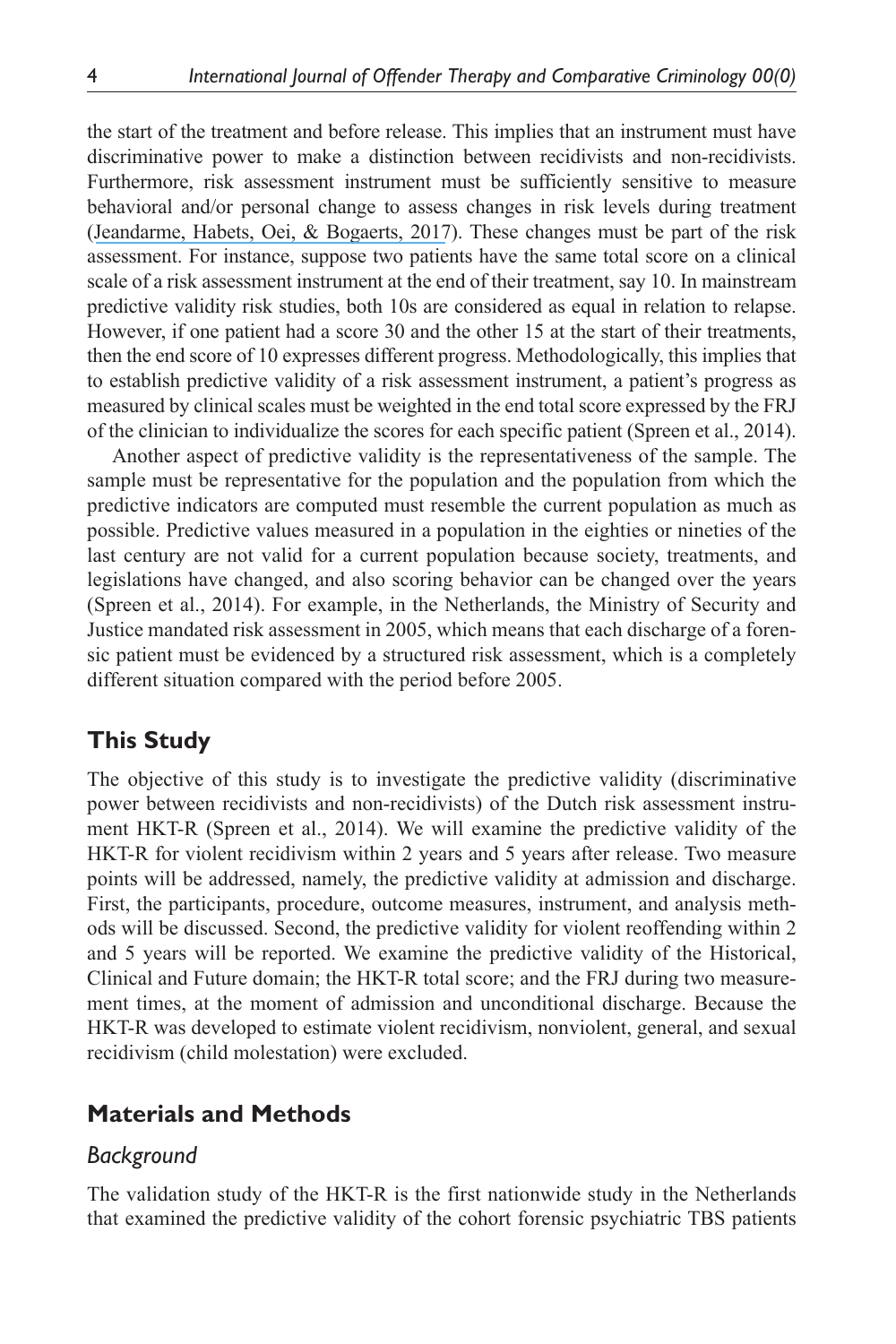discharged unconditionally between 2004 and 2008 (Spreen et al., 2014). The HKT-R is the recently revised version of the HKT-30 and developed in the Netherlands. The HKT-30 has been extensively studied in the past. For example, in a study of [Canton](https://www.researchgate.net/publication/241850896_De_voorspellende_waarde_van_risicotaxatie_bij_de_rapportage_pro_Justitia_Onderzoek_naar_de_HTK-30_en_de_klinische_inschatting?el=1_x_8&enrichId=rgreq-016969f6c4cc16cee1385d367f13c2f5-XXX&enrichSource=Y292ZXJQYWdlOzMxNzQ5MjAzNTtBUzo1MTA2MzIwOTQxMTM3OTJAMTQ5ODc1NTU4NjE4OQ==) et [al. \(2004\)](https://www.researchgate.net/publication/241850896_De_voorspellende_waarde_van_risicotaxatie_bij_de_rapportage_pro_Justitia_Onderzoek_naar_de_HTK-30_en_de_klinische_inschatting?el=1_x_8&enrichId=rgreq-016969f6c4cc16cee1385d367f13c2f5-XXX&enrichSource=Y292ZXJQYWdlOzMxNzQ5MjAzNTtBUzo1MTA2MzIwOTQxMTM3OTJAMTQ5ODc1NTU4NjE4OQ==), the predictive validity of the HKT-30 was examined in 123 cases. A distinction was made between serious and less severe recidivism. For serious recidivism, the predictive validity of the subscales was moderate (AUC Historical [H] scale = .69, AUC Clinical [K] scale = .68, and AUC Future [T] scale = .73). The predictive value of the subscales of the HKT-30 for less serious recidivism was low to moderate (AUC H-scale = .61, AUC K-scale = .59, and AUC T-scale = .68). The AUC values of the total score were not significantly different from serious and less severe recidivism ([Canton et](https://www.researchgate.net/publication/241850896_De_voorspellende_waarde_van_risicotaxatie_bij_de_rapportage_pro_Justitia_Onderzoek_naar_de_HTK-30_en_de_klinische_inschatting?el=1_x_8&enrichId=rgreq-016969f6c4cc16cee1385d367f13c2f5-XXX&enrichSource=Y292ZXJQYWdlOzMxNzQ5MjAzNTtBUzo1MTA2MzIwOTQxMTM3OTJAMTQ5ODc1NTU4NjE4OQ==) al., 2004).

### *Participants*

The original study sample  $(N = 347)$  consisted of all Dutch forensic psychiatric patients who were discharged between 2004 and 2008 from any of 12 Dutch forensic psychiatric hospitals. Fifteen male patients (4.3%) were not involved in the study: possible reconviction data of five patients (1.4%) could not be found, and 10 patients (2.9%) died within 2 years after discharge. Therefore, the final sample consisted of 332 patients. Assessment refers to the period of admission and unconditional release.

# *Procedure*

The HKT-R was retrospectively coded using information derived from the patients' criminal files. In general, these criminal files were extensive and contained detailed descriptions of the patients' background and criminal history, psychiatric evaluation reports, treatment plans, leave requests, and prolongation advices. Raters consisted of 20 graduate students in Forensic Psychology who had received an intensive, 2-week training in advance. Sixty random files  $(N = 12)$ , random from each of the five discharge years 2004 to 2008) were doubly scored by two independent raters to establish the interrater reliability, which gives an indication of the degree to which two raters assign the same scores for the assessment of the same patient. The interrater reliability of the various components of the HKT-R was assessed on the basis of the one-way random, single measure intraclass correlation coefficient (ICC). ICC values of <.40 are generally considered low, ICC values from .40 to .74 as reasonable to good, and values of ≥.75 as very good ([Fleiss, 1986](https://www.researchgate.net/publication/274908479_The_Design_and_Analysis_of_Clinical_Experiments?el=1_x_8&enrichId=rgreq-016969f6c4cc16cee1385d367f13c2f5-XXX&enrichSource=Y292ZXJQYWdlOzMxNzQ5MjAzNTtBUzo1MTA2MzIwOTQxMTM3OTJAMTQ5ODc1NTU4NjE4OQ==)). The interrater reliability for the Historical domain was .80 (.66-.89), for the Clinical domain .85 (.67-.94), and for the Future domain .42 (.09-.67). The interrater reliability for the total instrument was .62 (.41-.77).

# *Outcome Measures of Reoffending*

Official reconviction data were obtained from the Dutch Ministry of Security and Justice. In the database that was provided, the patients had been tracked from discharge until July 11, 2011. Based on this information, the outcome measures "violent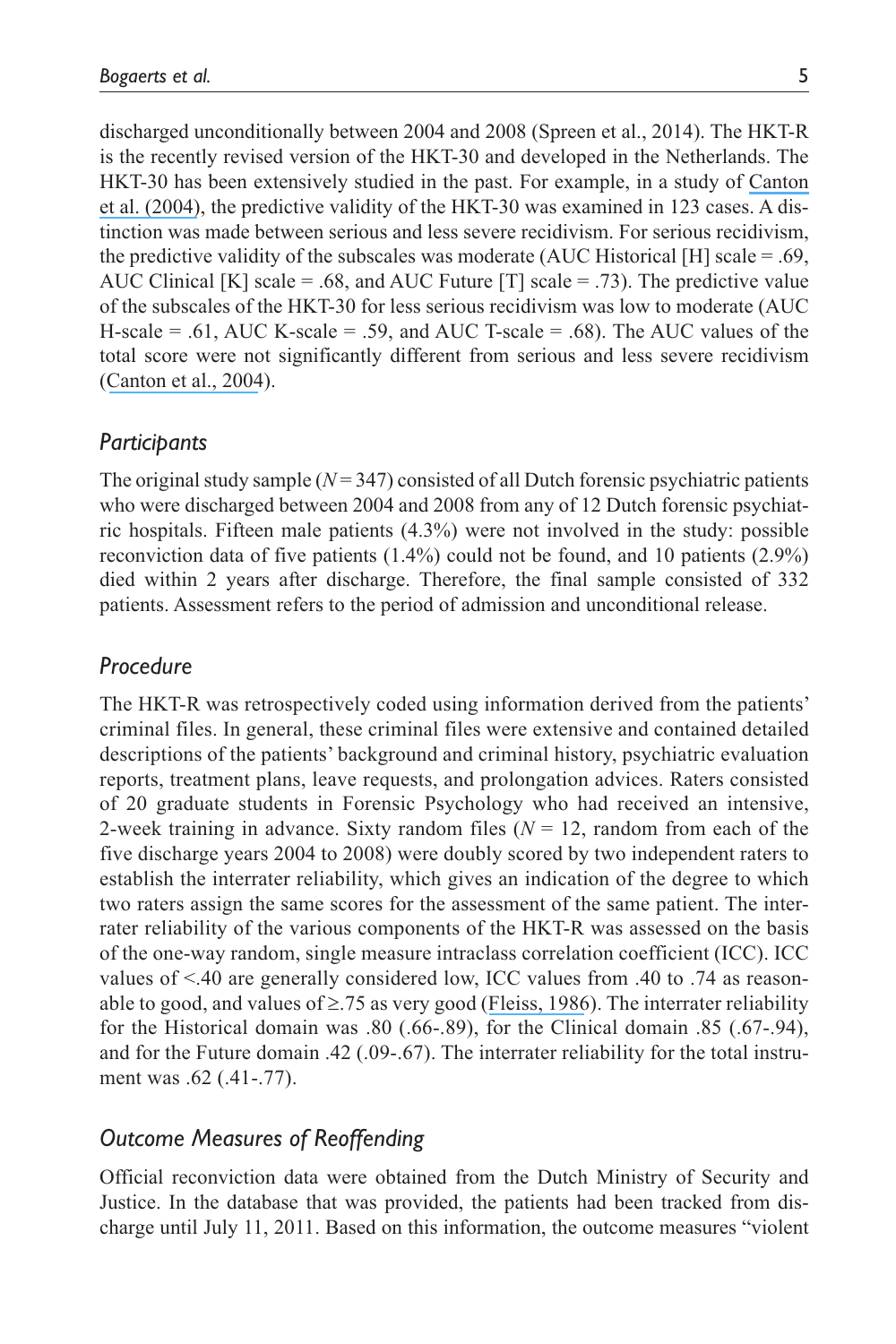reoffending within two and five years" were constructed. Violent reoffending was operationalized as any new conviction for an offense involving moderate violence, robbery with violence, serious violence, and arson with the risk for life, (attempted) homicide/murder, and violent sexual assaults on adult victims.

#### *Instrument*

The HKT-R is a structured professional risk assessment instrument that assesses 12 Historical, 14 Clinical, and seven Future risk factors for violent reoffending in forensic psychiatric patients. All those risk factors are associated with future recidivism ([Andrews & Bonta, 2006;](https://www.researchgate.net/publication/232558018_The_Psychology_Of_Criminal_Conduct?el=1_x_8&enrichId=rgreq-016969f6c4cc16cee1385d367f13c2f5-XXX&enrichSource=Y292ZXJQYWdlOzMxNzQ5MjAzNTtBUzo1MTA2MzIwOTQxMTM3OTJAMTQ5ODc1NTU4NjE4OQ==) Andrews, Bonta, & Wormith, 2011). The Historical domain regards the past of the patient, up to the time of the arrest. The Clinical domain is related to the behavior of the patient during (the last 12 months) forensic psychiatric treatment. The Future domain refers to the situation the patient returns to after discharge from the forensic psychiatric hospital and expectations with respect to his ability to retain his newly acquired skills (Spreen et al., 2014). All individual items are measured on a 5-point scale ranging from 0 to 4, with higher scores indicating that a particular risk factor is more present in the patient being assessed. The scores on the individual items are summed up into domain scores and a HKT-R total score (in theory ranging from 0 to 132). Finally and importantly, the professional judgment is used to weight and interpret the actuarial information into an FRJ by the clinicians, expressed in terms of low, low/medium, medium, medium/high, and high risk.

### *Statistical Analyses*

To discriminate between violent recidivists and nonviolent recidivists, we expressed the degree of predictive validity by using ROCs analyses, resulting in AUC values. An AUC value of .50 implies prediction equal to chance whereas an AUC value of 1.00 represents perfect prediction. Intermediary AUC values were interpreted as follows: .51-.60 low accuracy; .60-.70 marginal accuracy; .70-.80 modest accuracy; .80-.90 moderate accuracy; and over .90 high accuracy ([Sjöstedt & Grann, 2002\)](https://www.researchgate.net/publication/232522183_Risk_Assessment_What_is_Being_Predicted_by_Actuarial_Prediction_Instruments?el=1_x_8&enrichId=rgreq-016969f6c4cc16cee1385d367f13c2f5-XXX&enrichSource=Y292ZXJQYWdlOzMxNzQ5MjAzNTtBUzo1MTA2MzIwOTQxMTM3OTJAMTQ5ODc1NTU4NjE4OQ==). In this study, we examined 2- and 5-year violent recidivism.

### **Results**

### *Group Description*

The majority of patients who were included in the current study were male  $(n = 305)$ , 91.9% vs.  $n = 27, 8.1\%$  female). Most patients were born in the Netherlands ( $n = 254$ , 76.5%), whereas the other patients were born in Suriname (*n* = 30, 9.0%), the Netherlands Antilles ( $n = 18, 5.4\%$ ), or elsewhere ( $n = 30, 9.0\%$ ). The index offenses for which the mandatory treatment order had been imposed included manslaughter (*n* = 105, 31.6%), murder (*n* = 57, 17.2%), sex offenses (*n* = 47, 14.2%), arson (*n* = 40, 12.0%), robbery ( $n = 40, 12.0\%$ ), severe violence ( $n = 24, 7.2\%$ ), and other violent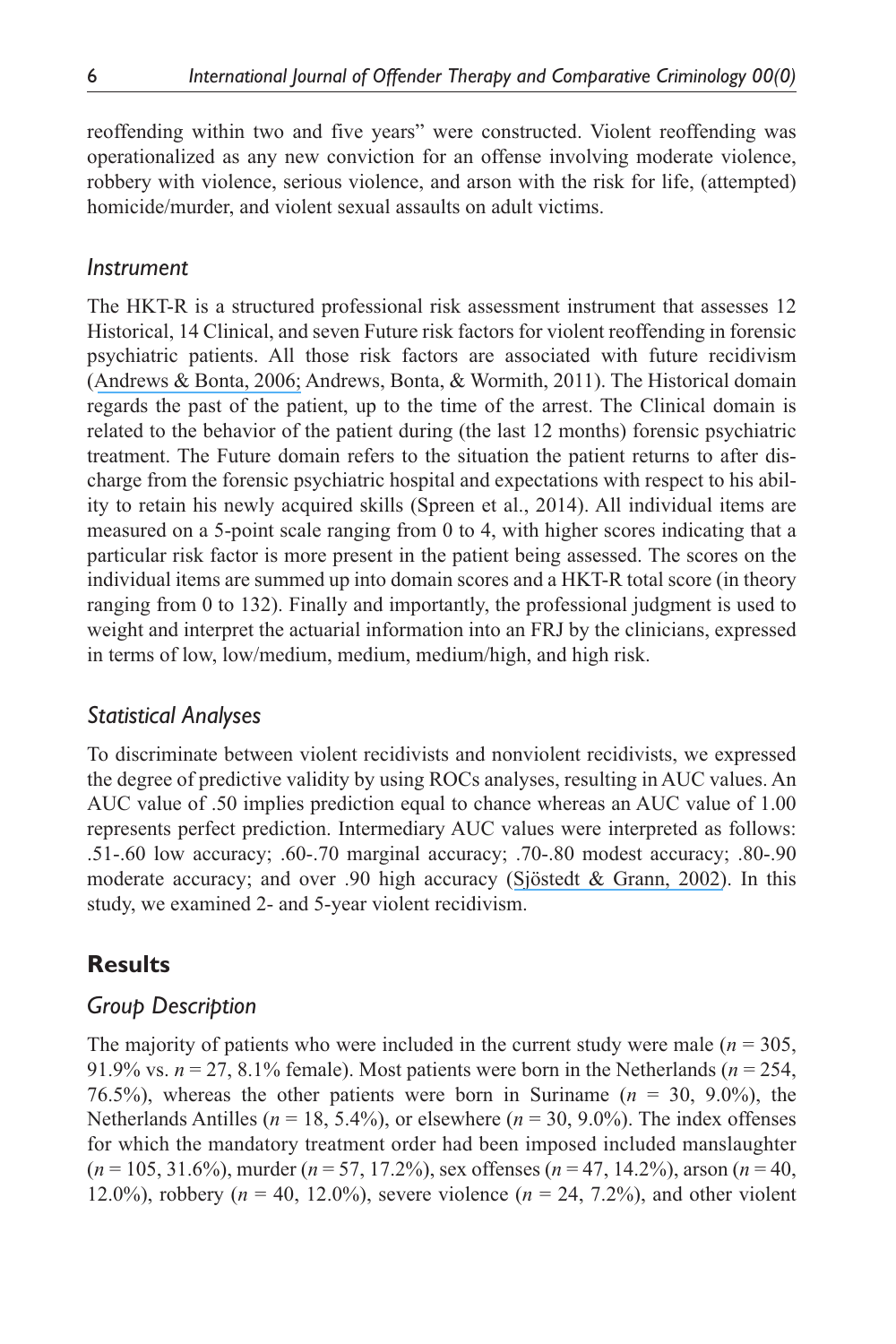offenses ( $n = 19, 5.7\%$ ). The mean age at admission to the forensic psychiatric hospital was 31.84 years (*SD* = 8.58, 16.32-64.81). The most prevalent *Diagnostic and Statistical Manual of Mental Disorders* (4th ed.; *DSM-IV*; American Psychiatric Association, 1994) diagnoses, which had been assessed at the start of treatment, were personality disorder Not Otherwise Specified (NOS; *n* = 171, 51.5%), substancerelated disorders ( $n = 111, 33.4\%$ ), Cluster B personality disorders ( $n = 93, 28.0\%$ ), and schizophrenia and other psychotic disorders ( $n = 68, 20.5\%$ ). These percentages do not count to 100% because in most patients, comorbid disorders were present. The mean total IQ of the study sample was  $98.32$  (*SD* = 15.72, 52-139).

After a mean period of residence of 8.21 years  $(SD = 3.24, 2.63-27.68)$ , the mean age at discharge from the psychiatric hospital was 40.03 years (*SD* = 8.88, 24.76- 69.43). After discharge, the majority of patients  $(n = 236, 71.1\%)$  returned to live independently in the community, whereas the remainder of the patients returned to supervised settings, such as supervised living facilities ( $n = 72$ , 21.7%), general psychiatric hospitals ( $n = 15, 4.5\%$ ), institutions for the mentally disabled ( $n = 8, 2.4\%$ ), and nursing homes  $(n = 1, 0.3\%)$ .

# *Prevalence of Reoffending*

After a mean follow-up of 2 years, 41 (12.3%) patients of 332 patients who could be located after 2 years had recidivated at least one time with a violent offense; 36 patients (19.3%) of the 187 patients who could be traced after 5 years time at risk had recidivated at least once with a violent offense. After 2 years, 15 male patients of the 347 patients were missing although all 347 patients had a time at risk of 2 years. The Dutch Ministry of Security and Justice could not precisely specify the reasons for the missing persons. It was assumed that some were deceased during the time at risk, some might be facing abroad, others were detained, and others had no official residential address. None of the women in the cohort had relapsed.

#### *Predictive Validity of the HKT-R*

The predictive validity of the different domains of the HKT-R for violent reoffending will be investigated for a 2- and 5-year period time at risk.

*Violent reoffending within 2 years.* The Historical domain (AUC = .75%, confidence interval  $\text{[CI]} = [.64, .87]$  was found to be modestly predictive of violent reoffending after a period of 2-year release; the Clinical domain at admission ( $AUC = .62\%$ ,  $CI =$ [.48, .77]) and at discharge (AUC = .63%, CI =  $[.48, .77]$ ) were marginally predictive of violent recidivism. The Future domain  $(AUC = .71\%, CI = [.59, .84])$ , the HKT-R total score (AUC = .78%, CI = [.67, .89]), and the HKT-R FRJ (AUC = .78%, CI = [.67, .89]) were found to be modest predictors of violent reoffending after 2 years of discharge. Scores on the respective scales of the HKT-R, the total scores on the HKT-R, and the HKT-R FRJ score were all significantly different between recidivists and non-recidivists: (H-total,  $\mu_{\text{recidivists}} = 30.48$ , *SD* = 8.42;  $\mu_{\text{non-recidivists}} = 21.60$ , *SD* = 8.52,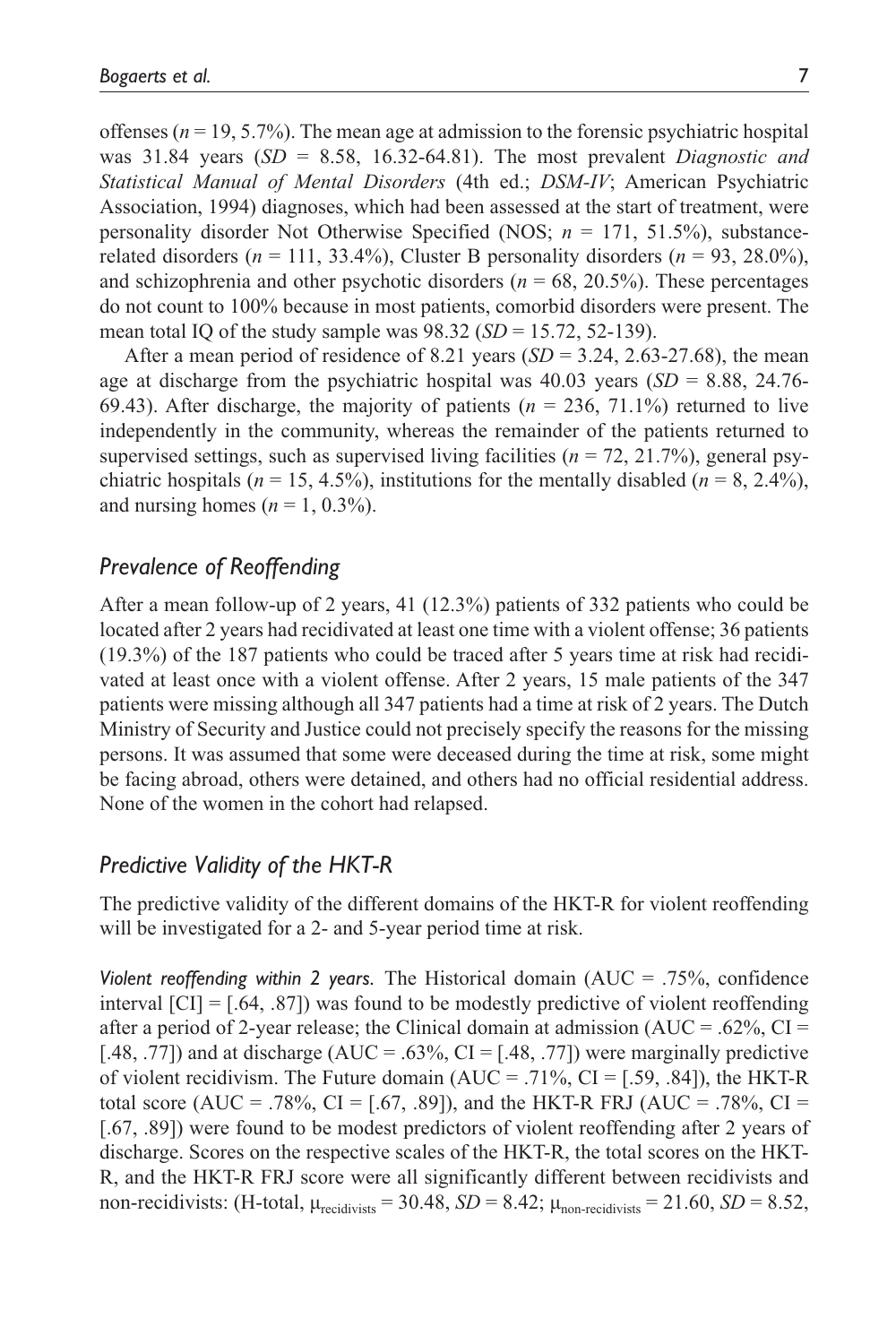$p < .001$ ; K-total admission,  $\mu_{\text{recidivists}} = 22.43$ ,  $SD = 10.49$ ;  $\mu_{\text{non-recidivists}} = 18.43$ ,  $SD =$ 8.43,  $p < .05$ ; K-total discharge,  $\mu_{\text{recidivists}} = 12.42$ ,  $SD = 10.72$ ;  $\mu_{\text{non-recidivists}} = 8.09$ , *SD*  $= 6.85, p < .05$ ; T-total,  $\mu_{\text{recidivists}} = 8.37, SD = 6.29$ ;  $\mu_{\text{non-recidivists}} = 6.06, SD = 4.88, p < .05$ .05; HKT-total,  $\mu_{\text{recidivists}} = 51.46$ ,  $SD = 19.49$ ;  $\mu_{\text{non-recidivists}} = 35.19$ ,  $SD = 15.33$ ,  $p < .001$ ; and HKT-R FRJ,  $\mu_{\text{recidivists}} = 2.90$ ,  $SD = 1.36$ ;  $\mu_{\text{non-recidivists}} = 2.07$ ,  $SD = 1.15$ ,  $p < .001$ ).

*Violent reoffending within 5 years.* After 5 years time at risk, the Historical domain was found to be a modestly accurate predictor of violent recidivism (AUC = .74%, CI = [.55, .94]). The Clinical domain at admission  $(AUC = .69\%, CI = [0.53, .85])$  and at discharge (AUC = .62%, CI = [.44, .80]) marginally predicted recidivism after a time at risk of 5 years. The Future domain was found to be low predictive  $(AUC = .58\%, CI)$ = [.38, .79]). The total HKT-R score was a marginal predictor of violent reoffending after 5 years of unconditional release (AUC = .68%, CI =  $[.47, .90]$ ), and the HKT-R FRJ was also marginal ( $AUC = .63\%$ ,  $CI = [.41, .84]$ ). Scores on the respective scales of the HKT-R, the total scores on the HKT-R, and the HKT-R FRJ score were all significantly different between recidivists and non-recidivists: (H-total,  $\mu_{\text{recidivists}} = 28.86$ , SD = 7.29;  $\mu_{\text{non-recidivists}}$  = 20.48, SD = 8.10, p < .001; K-total admission,  $\mu_{\text{recidivists}}$  = 22.63, SD = 10.55;  $\mu_{\text{non-recidivists}}$  = 18.38, SD = 8.30, p < .05; K-total discharge,  $\mu_{\text{recidivists}}$  $= 11.11, SD = 8.83; \mu_{non-recidivists} = 7.37, SD = 6.88, p < .05; T-total, \mu_{recidivists} = 7.29, SD$  $= 5.21$ ;  $\mu_{\text{non-recidivists}} = 5.45$ , SD = 4.59, p < .05; HKT-total,  $\mu_{\text{recidivists}} = 48.14$ , SD = 16.21;  $\mu_{\text{non-recidivists}} = 31.90, SD = 13.70, p < .001$ ; and HKT-R FRJ,  $\mu_{\text{recidivists}} = 2.72, SD$  $= 1.30$ ;  $\mu_{\text{non-recidivists}} = 2.09$ , SD  $= 1.18$ , p  $< .001$ ).

In Table 1, the correlations were shown between the Historical, Clinical, Future, HKT-R total, and HKT-R FRJ with violent recidivism after 2 and 5 years time at risk. All correlations were significant. Based on the results from the ROC analysis, AUC values for the Clinical and Future domain and HKT-R-total were similar or even better for 5-year than 2-year recidivism. Only the Historical domain and the FRJ showed a lower AUC value after 5 years compared with 2-year recidivism.

### **Discussion**

In this study, we examined the predictive validity of the HKT-R risk assessment scheme for violent reoffending in a sample of 332 forensic psychiatric patients in the Netherlands who were unconditionally released between 2004 and 2008. The followup period was 2 and 5 years. The results in the study indicated that the predictive validity of the Historical domain of the HKT-R was modest for violent recidivism after 2 and 5 years time at risk. The predictive validity of the Clinical domain after 2 and 5 years time at risk was marginal and the predictive domain of the Future domain was also marginal. The HKT-R total score was modest after 2 and 5 years time at risk; the FRJ after 2 years was modest and after 5 years marginal.

Comparing these results with those found in other studies using the HKT-30 (Canton et [al., 2004;](https://www.researchgate.net/publication/241850896_De_voorspellende_waarde_van_risicotaxatie_bij_de_rapportage_pro_Justitia_Onderzoek_naar_de_HTK-30_en_de_klinische_inschatting?el=1_x_8&enrichId=rgreq-016969f6c4cc16cee1385d367f13c2f5-XXX&enrichSource=Y292ZXJQYWdlOzMxNzQ5MjAzNTtBUzo1MTA2MzIwOTQxMTM3OTJAMTQ5ODc1NTU4NjE4OQ==) Hildebrand, Hesper, Spreen, & Nijman, 2005; Schönberger, Hildebrand, Spreen, & Bloem, 2008; van den Brink et al., 2010), the predictive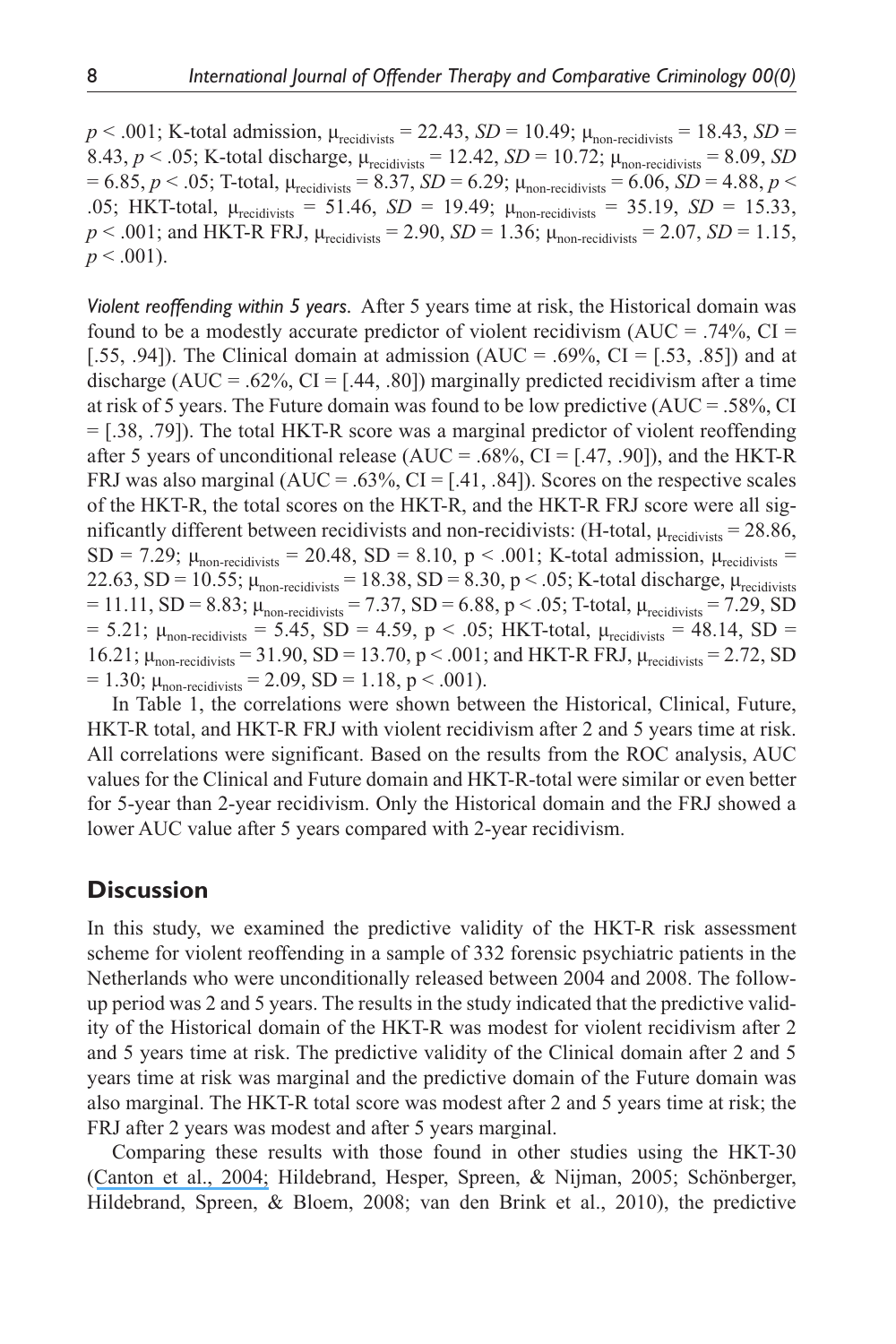|                     | Violent reoffending $\leq$ 2 years |     |            |          | Violent reoffending $\leq$ 5 years |       |            |                  |
|---------------------|------------------------------------|-----|------------|----------|------------------------------------|-------|------------|------------------|
| Domain (label)      | <b>AUC</b>                         | SE  | 95% CI     | $R_{bb}$ | AUC                                | SE    | 95% CI     | $R_{pb}$         |
| Historical          | .75                                | .06 | [.64, .87] | $.30**$  | .74                                | .10   | [.55, .94] | .H               |
| Clinical admission  | .62                                | .07 | [.48, .77] | $.17*$   | .69                                | .08   | [.53, .85] | $.20*$           |
| Clinical discharge  | .63                                | .08 | [.48, .77] | $.26**$  | .62                                | .09   | [.44, .80] | .40 <sup>*</sup> |
| Future              | 7١.                                | .06 | [.59, .84] | $.28**$  | .58                                | ١٥.   | [.38, .79] | $.36**$          |
| HKT-R total score   | .78                                | .06 | [.67, .89] | $.36**$  | .68                                | . H   | [.47, .90] | $.36***$         |
| Final Risk Judgment | .78                                | .05 | [.67, .89] | $.35**$  | .63                                | . I I | [.41, .84] | $27**$           |

**Table 1.** The Predictive Validity of the HKT-R for 2- and 5-Year Violent Recidivism and Point Biserial Correlation Coefficients.

*Note*. HKT-R = *Historisch Klinisch Toekomst*; AUC = are under the curve; CI = confidence interval; R = Pearson's correlation.

\**p* < .05. \*\**p* < .01 (two-tailed; point biserial correlation coefficient).

validity of the Historical domain of the HKT-R has clearly improved; the predictive validity of the Clinical and Future domains have stayed stable. The predictive accuracy of the total score stayed stable and the FRJ after 5 years has somewhat decreased. However, other studies were all based on selective and smaller samples what makes it difficult to compare our results . Furthermore, results found in other studies differ on study designs, sample sizes, patient characteristics, outcome measures of reoffending, and follow-up term.

### **Strength and Limitations of the Study**

Several issues must be mentioned. First, this study was based on a saturated nationwide cohort of forensic psychiatric patients discharged between 2004 and 2008 from one of the 12 TBS hospitals in the Netherlands. It is the first study in the Netherlands that is not based on a limited and selected non-representative sample. This study is in accordance with the requirements asked by the Dutch Institute of Psychologists, namely, that only nationally validated instruments may be used in clinical research of (forensic) patients. A second remark concerns the retrospective study design in which the HKT-R was assessed during admission and discharge using official criminal file information. Although these criminal files were, in general, extensive and contained a lot of relevant information, it may have been better to assess the HKT-R on direct observations of the patient. In addition, it is also preferred to report measurements when patients, for example, deal with unguided leave. A third remark concerns the outcome, namely, recidivism. It is important to not only look at official reconvictions but also take into account arrests. A last concern relates the evidence of the HKT-R's calibration, which means the ability of a risk assessment tool to estimate rates of recidivism for single risk scores. In this study, we have not paid attention to the calibration as mentioned by Rossegger, Endrass, Gerth, and Singh (2014).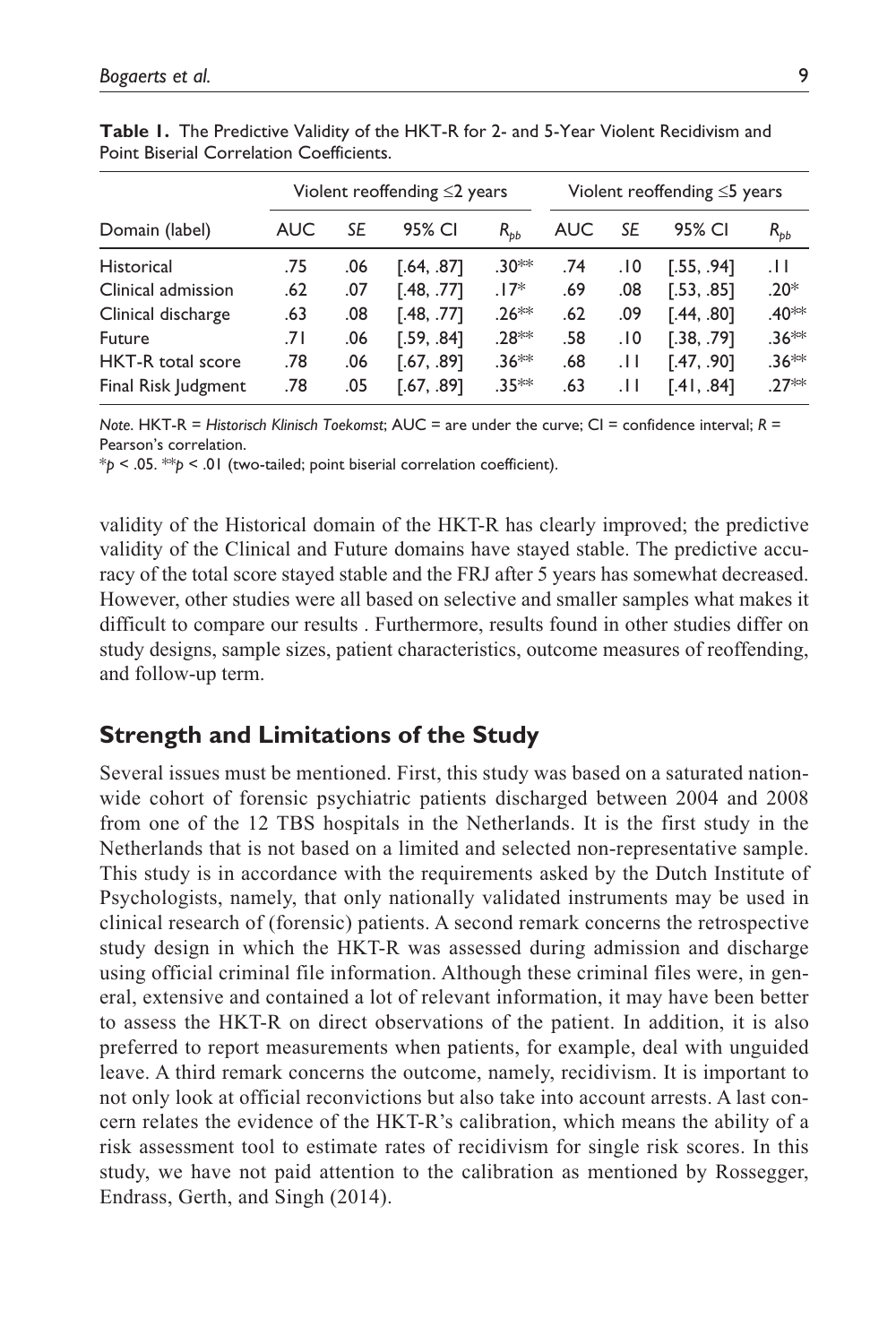# **Conclusion**

The HKT-R appears to be a good revised instrument for the assessment of future violent risk, although more studies are needed to replicate these findings in different samples. In future studies, it would be important to examine the predictive validity of the HKT-R in specific groups of patients, for instance, on the basis of their gender, psychopathology, offense history, and violent behavior during treatment. In addition, it would be valuable to assess changes in dynamic indicators of the HKT-R over time to examine how these changes relate to post-discharge reoffending (Schuringa, Spreen, & Bogaerts, 2014). In the end, these efforts may not only result in more accurate predictions of the risk of recidivism in forensic psychiatric patients but also give treatment indications of which risk factors should be treated and which protective factors should be continued and strengthened. Finally and related to clinical implications, risk assessment is a complex task and must be in function of understanding risk at an individual level to develop management plans. The HKT-R can be seen as a useful and validated instrument to assist in this process.

### **Acknowledgments**

The authors thank the Department of Correctional Institution of the Dutch Ministry of Security and Justice and Tilburg University, Department of Developmental Psychology, who has given support in the implementation of this study. In addition, their thanks go out to all students and researchers who contributed to the encryption of all criminal and others files and for the efforts they made to perform preliminary analysis.

### **Declaration of Conflicting Interests**

The author(s) declared no potential conflicts of interest with respect to the research, authorship, and/or publication of this article.

### **Funding**

The author(s) disclosed receipt of the following financial support for the research, authorship, and/or publication of this article: This project was funded by Tilburg University and the Ministry of Security and Justice.

### **References**

- American Psychiatric Association. (1994). *Diagnostic and statistical manual of mental disorders* (4th ed.). Washington, DC: Author.
- [Andrews, D. A., & Bonta, J. \(2006\).](https://www.researchgate.net/publication/232558018_The_Psychology_Of_Criminal_Conduct?el=1_x_8&enrichId=rgreq-016969f6c4cc16cee1385d367f13c2f5-XXX&enrichSource=Y292ZXJQYWdlOzMxNzQ5MjAzNTtBUzo1MTA2MzIwOTQxMTM3OTJAMTQ5ODc1NTU4NjE4OQ==) *The psychology of criminal conduct* (4th ed.). Cincinnati, [OH: Anderson.](https://www.researchgate.net/publication/232558018_The_Psychology_Of_Criminal_Conduct?el=1_x_8&enrichId=rgreq-016969f6c4cc16cee1385d367f13c2f5-XXX&enrichSource=Y292ZXJQYWdlOzMxNzQ5MjAzNTtBUzo1MTA2MzIwOTQxMTM3OTJAMTQ5ODc1NTU4NjE4OQ==)
- Andrews, D. A., Bonta, J., & Wormith, S. J. (2011). The risk-need-responsivity (RNR) model. *Criminal Justice and Behavior*, *38*, 735-755.
- [Bogaerts, S., Vanheule, S., & DeClercq, F. \(2005\). Recalled parental bonding, adult attachment](https://www.researchgate.net/publication/228353142_Recalled_parental_bonding_adult_attachment_style_and_personality_disorders_in_child_molesters_A_comparative_study?el=1_x_8&enrichId=rgreq-016969f6c4cc16cee1385d367f13c2f5-XXX&enrichSource=Y292ZXJQYWdlOzMxNzQ5MjAzNTtBUzo1MTA2MzIwOTQxMTM3OTJAMTQ5ODc1NTU4NjE4OQ==) [style, and personality disorders in child molesters: A comparative study.](https://www.researchgate.net/publication/228353142_Recalled_parental_bonding_adult_attachment_style_and_personality_disorders_in_child_molesters_A_comparative_study?el=1_x_8&enrichId=rgreq-016969f6c4cc16cee1385d367f13c2f5-XXX&enrichSource=Y292ZXJQYWdlOzMxNzQ5MjAzNTtBUzo1MTA2MzIwOTQxMTM3OTJAMTQ5ODc1NTU4NjE4OQ==) *The Journal of [Forensic Psychiatry & Psychology](https://www.researchgate.net/publication/228353142_Recalled_parental_bonding_adult_attachment_style_and_personality_disorders_in_child_molesters_A_comparative_study?el=1_x_8&enrichId=rgreq-016969f6c4cc16cee1385d367f13c2f5-XXX&enrichSource=Y292ZXJQYWdlOzMxNzQ5MjAzNTtBUzo1MTA2MzIwOTQxMTM3OTJAMTQ5ODc1NTU4NjE4OQ==)*, *16*, 445-458.
- [Bogaerts, S., Vervaeke, G., & Goethals, J. \(2004\). A comparison of relational attitude and](https://www.researchgate.net/publication/5333093_A_Comparison_of_Relational_Attitude_and_Personality_Disorders_in_the_Explanation_of_Child_Molestation?el=1_x_8&enrichId=rgreq-016969f6c4cc16cee1385d367f13c2f5-XXX&enrichSource=Y292ZXJQYWdlOzMxNzQ5MjAzNTtBUzo1MTA2MzIwOTQxMTM3OTJAMTQ5ODc1NTU4NjE4OQ==)  [personality disorders in the explanation of child molestation.](https://www.researchgate.net/publication/5333093_A_Comparison_of_Relational_Attitude_and_Personality_Disorders_in_the_Explanation_of_Child_Molestation?el=1_x_8&enrichId=rgreq-016969f6c4cc16cee1385d367f13c2f5-XXX&enrichSource=Y292ZXJQYWdlOzMxNzQ5MjAzNTtBUzo1MTA2MzIwOTQxMTM3OTJAMTQ5ODc1NTU4NjE4OQ==) *Sexual Abuse: A Journal of [Research and Treatment, 16](https://www.researchgate.net/publication/5333093_A_Comparison_of_Relational_Attitude_and_Personality_Disorders_in_the_Explanation_of_Child_Molestation?el=1_x_8&enrichId=rgreq-016969f6c4cc16cee1385d367f13c2f5-XXX&enrichSource=Y292ZXJQYWdlOzMxNzQ5MjAzNTtBUzo1MTA2MzIwOTQxMTM3OTJAMTQ5ODc1NTU4NjE4OQ==)*, 37-47.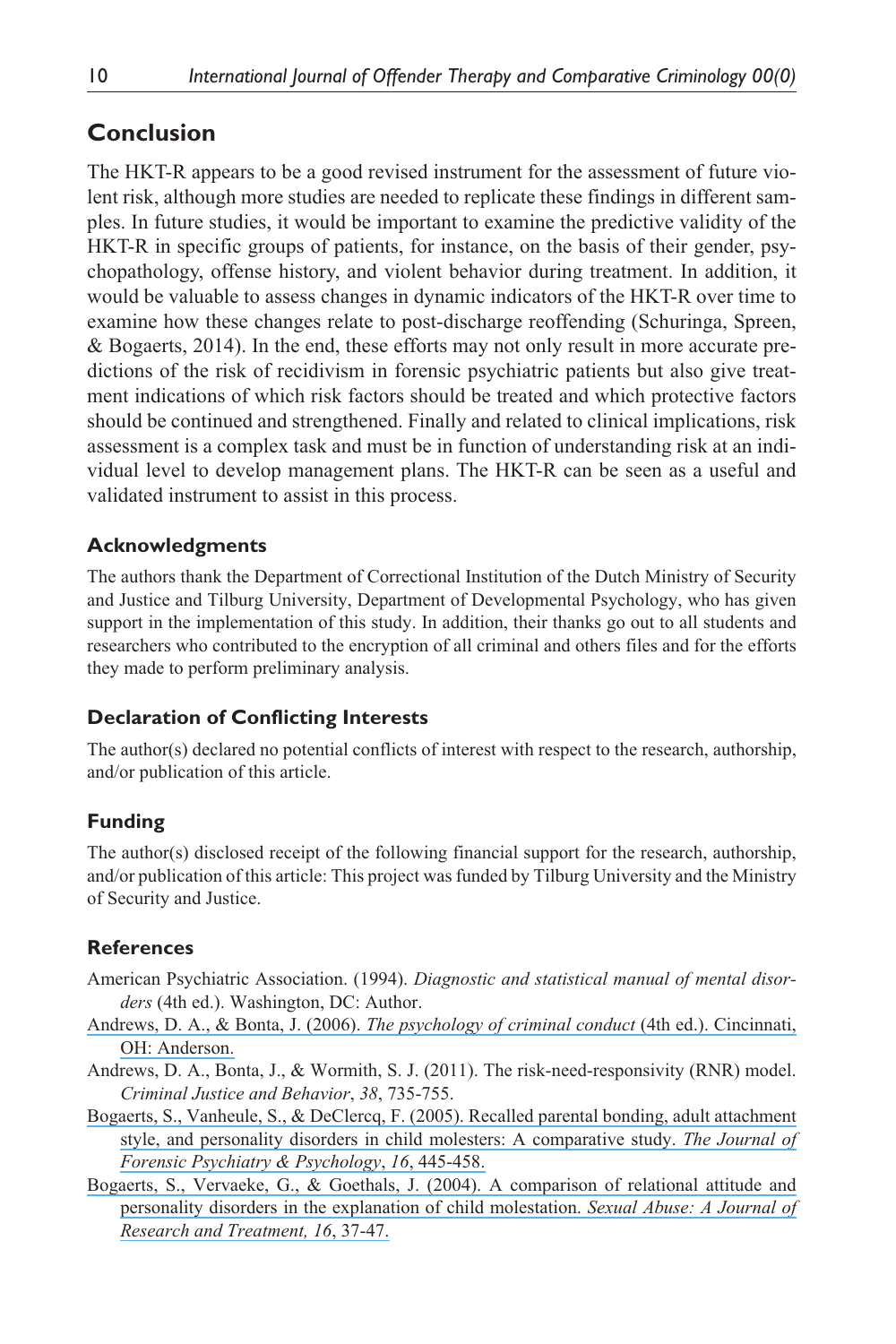- [Bonta, J., Harman, W. G., Hann, R. G., & Cormier, R. B. \(1996\). The prediction of recidivism](https://www.researchgate.net/publication/286016966_The_prediction_of_recidivism_among_federally_sentenced_offenders_A_re-validation_of_the_SIR_scale?el=1_x_8&enrichId=rgreq-016969f6c4cc16cee1385d367f13c2f5-XXX&enrichSource=Y292ZXJQYWdlOzMxNzQ5MjAzNTtBUzo1MTA2MzIwOTQxMTM3OTJAMTQ5ODc1NTU4NjE4OQ==) [among federally sentenced offenders: A revalidation of the SIR scale.](https://www.researchgate.net/publication/286016966_The_prediction_of_recidivism_among_federally_sentenced_offenders_A_re-validation_of_the_SIR_scale?el=1_x_8&enrichId=rgreq-016969f6c4cc16cee1385d367f13c2f5-XXX&enrichSource=Y292ZXJQYWdlOzMxNzQ5MjAzNTtBUzo1MTA2MzIwOTQxMTM3OTJAMTQ5ODc1NTU4NjE4OQ==) *Canadian Journal of [Criminology](https://www.researchgate.net/publication/286016966_The_prediction_of_recidivism_among_federally_sentenced_offenders_A_re-validation_of_the_SIR_scale?el=1_x_8&enrichId=rgreq-016969f6c4cc16cee1385d367f13c2f5-XXX&enrichSource=Y292ZXJQYWdlOzMxNzQ5MjAzNTtBUzo1MTA2MzIwOTQxMTM3OTJAMTQ5ODc1NTU4NjE4OQ==)*, *38*, 61-79.
- [Buschman, J., Bogaerts, S., Foulger, S., Wilcox, D., Sosnowski, D., & Cushman, B. \(2010\).](https://www.researchgate.net/publication/24355320_Sexual_History_Disclosure_Polygraph_Examinations_With_Cybercrime_Offences_A_First_Dutch_Explorative_Study?el=1_x_8&enrichId=rgreq-016969f6c4cc16cee1385d367f13c2f5-XXX&enrichSource=Y292ZXJQYWdlOzMxNzQ5MjAzNTtBUzo1MTA2MzIwOTQxMTM3OTJAMTQ5ODc1NTU4NjE4OQ==)  [Sexual history disclosure polygraph examinations with cybercrime offences: A first](https://www.researchgate.net/publication/24355320_Sexual_History_Disclosure_Polygraph_Examinations_With_Cybercrime_Offences_A_First_Dutch_Explorative_Study?el=1_x_8&enrichId=rgreq-016969f6c4cc16cee1385d367f13c2f5-XXX&enrichSource=Y292ZXJQYWdlOzMxNzQ5MjAzNTtBUzo1MTA2MzIwOTQxMTM3OTJAMTQ5ODc1NTU4NjE4OQ==)  Dutch explorative study. *[International Journal of Offender Therapy and Comparative](https://www.researchgate.net/publication/24355320_Sexual_History_Disclosure_Polygraph_Examinations_With_Cybercrime_Offences_A_First_Dutch_Explorative_Study?el=1_x_8&enrichId=rgreq-016969f6c4cc16cee1385d367f13c2f5-XXX&enrichSource=Y292ZXJQYWdlOzMxNzQ5MjAzNTtBUzo1MTA2MzIwOTQxMTM3OTJAMTQ5ODc1NTU4NjE4OQ==) [Criminology](https://www.researchgate.net/publication/24355320_Sexual_History_Disclosure_Polygraph_Examinations_With_Cybercrime_Offences_A_First_Dutch_Explorative_Study?el=1_x_8&enrichId=rgreq-016969f6c4cc16cee1385d367f13c2f5-XXX&enrichSource=Y292ZXJQYWdlOzMxNzQ5MjAzNTtBUzo1MTA2MzIwOTQxMTM3OTJAMTQ5ODc1NTU4NjE4OQ==)*, *54*, 395-411.
- [Canton, W. J., Veer, T. S., van der Panhuis, P. J. A., van Verheul, R., & van den Brink, W.](https://www.researchgate.net/publication/241850896_De_voorspellende_waarde_van_risicotaxatie_bij_de_rapportage_pro_Justitia_Onderzoek_naar_de_HTK-30_en_de_klinische_inschatting?el=1_x_8&enrichId=rgreq-016969f6c4cc16cee1385d367f13c2f5-XXX&enrichSource=Y292ZXJQYWdlOzMxNzQ5MjAzNTtBUzo1MTA2MzIwOTQxMTM3OTJAMTQ5ODc1NTU4NjE4OQ==)  [\(2004\). De voorspellende waarde van risicotaxatie bij de rapportage](https://www.researchgate.net/publication/241850896_De_voorspellende_waarde_van_risicotaxatie_bij_de_rapportage_pro_Justitia_Onderzoek_naar_de_HTK-30_en_de_klinische_inschatting?el=1_x_8&enrichId=rgreq-016969f6c4cc16cee1385d367f13c2f5-XXX&enrichSource=Y292ZXJQYWdlOzMxNzQ5MjAzNTtBUzo1MTA2MzIwOTQxMTM3OTJAMTQ5ODc1NTU4NjE4OQ==) *pro Justitia*: Onderzoek [naar de HKT-30 en de klinische inschatting \[The predictive validity of risk assessment in](https://www.researchgate.net/publication/241850896_De_voorspellende_waarde_van_risicotaxatie_bij_de_rapportage_pro_Justitia_Onderzoek_naar_de_HTK-30_en_de_klinische_inschatting?el=1_x_8&enrichId=rgreq-016969f6c4cc16cee1385d367f13c2f5-XXX&enrichSource=Y292ZXJQYWdlOzMxNzQ5MjAzNTtBUzo1MTA2MzIwOTQxMTM3OTJAMTQ5ODc1NTU4NjE4OQ==) "*pro Justitia*[" reports. A study of the HKT-30 and clinical assessment\].](https://www.researchgate.net/publication/241850896_De_voorspellende_waarde_van_risicotaxatie_bij_de_rapportage_pro_Justitia_Onderzoek_naar_de_HTK-30_en_de_klinische_inschatting?el=1_x_8&enrichId=rgreq-016969f6c4cc16cee1385d367f13c2f5-XXX&enrichSource=Y292ZXJQYWdlOzMxNzQ5MjAzNTtBUzo1MTA2MzIwOTQxMTM3OTJAMTQ5ODc1NTU4NjE4OQ==) *Tijdschrift voor [Psychiatrie](https://www.researchgate.net/publication/241850896_De_voorspellende_waarde_van_risicotaxatie_bij_de_rapportage_pro_Justitia_Onderzoek_naar_de_HTK-30_en_de_klinische_inschatting?el=1_x_8&enrichId=rgreq-016969f6c4cc16cee1385d367f13c2f5-XXX&enrichSource=Y292ZXJQYWdlOzMxNzQ5MjAzNTtBUzo1MTA2MzIwOTQxMTM3OTJAMTQ5ODc1NTU4NjE4OQ==)*, *46*, 525-535.
- [Dawes, R. M., & Corrigan, B. \(1974\). Linear models in decision making.](https://www.researchgate.net/publication/232556903_Linear_Models_in_Decision_Making?el=1_x_8&enrichId=rgreq-016969f6c4cc16cee1385d367f13c2f5-XXX&enrichSource=Y292ZXJQYWdlOzMxNzQ5MjAzNTtBUzo1MTA2MzIwOTQxMTM3OTJAMTQ5ODc1NTU4NjE4OQ==) *Psychological Bulletin*, *81*[, 95-106.](https://www.researchgate.net/publication/232556903_Linear_Models_in_Decision_Making?el=1_x_8&enrichId=rgreq-016969f6c4cc16cee1385d367f13c2f5-XXX&enrichSource=Y292ZXJQYWdlOzMxNzQ5MjAzNTtBUzo1MTA2MzIwOTQxMTM3OTJAMTQ5ODc1NTU4NjE4OQ==)
- [Dawes, R. M., Faust, D., & Meehl, P. E. \(1989\). Clinical versus actuarial judgment.](https://www.researchgate.net/publication/20506794_Clinical_Versus_Actuarial_Judgment?el=1_x_8&enrichId=rgreq-016969f6c4cc16cee1385d367f13c2f5-XXX&enrichSource=Y292ZXJQYWdlOzMxNzQ5MjAzNTtBUzo1MTA2MzIwOTQxMTM3OTJAMTQ5ODc1NTU4NjE4OQ==) *Science*, *243*[, 1668-1674.](https://www.researchgate.net/publication/20506794_Clinical_Versus_Actuarial_Judgment?el=1_x_8&enrichId=rgreq-016969f6c4cc16cee1385d367f13c2f5-XXX&enrichSource=Y292ZXJQYWdlOzMxNzQ5MjAzNTtBUzo1MTA2MzIwOTQxMTM3OTJAMTQ5ODc1NTU4NjE4OQ==)
- [de Ruiter, C., & Trestman, R. L. \(2007\). Prevalence and treatment of personality disorders in](https://www.researchgate.net/publication/6418855_Prevalence_and_treatment_of_personality_disorders_in_Dutch_forensic_mental_health_services?el=1_x_8&enrichId=rgreq-016969f6c4cc16cee1385d367f13c2f5-XXX&enrichSource=Y292ZXJQYWdlOzMxNzQ5MjAzNTtBUzo1MTA2MzIwOTQxMTM3OTJAMTQ5ODc1NTU4NjE4OQ==) Dutch forensic mental health services. *[Journal of the American Academy of Psychiatry](https://www.researchgate.net/publication/6418855_Prevalence_and_treatment_of_personality_disorders_in_Dutch_forensic_mental_health_services?el=1_x_8&enrichId=rgreq-016969f6c4cc16cee1385d367f13c2f5-XXX&enrichSource=Y292ZXJQYWdlOzMxNzQ5MjAzNTtBUzo1MTA2MzIwOTQxMTM3OTJAMTQ5ODc1NTU4NjE4OQ==) Law*, *35*[, 92-97.](https://www.researchgate.net/publication/6418855_Prevalence_and_treatment_of_personality_disorders_in_Dutch_forensic_mental_health_services?el=1_x_8&enrichId=rgreq-016969f6c4cc16cee1385d367f13c2f5-XXX&enrichSource=Y292ZXJQYWdlOzMxNzQ5MjAzNTtBUzo1MTA2MzIwOTQxMTM3OTJAMTQ5ODc1NTU4NjE4OQ==)
- Dienst Justitiële Inrichtingen. (2014). *Kernset prestatie-indicatoren forensische psychiatrie verslagjaar 2014* [Core set of performance indicators for forensic psychiatry]. Retrieved from [http://www.forensischezorg.nl/files/indicatorengids\\_verslagjaar\\_2014\\_v1.1.pdf](http://www.forensischezorg.nl/files/indicatorengids_verslagjaar_2014_v1.1.pdf)
- Douglas, K. S. (2014). Version 3 of the Historical-Clinical-Risk Management-20 (HCR-20(V3)): Relevance to violence risk assessment and management in forensic conditional release contexts. *Behavioral Sciences & the Law*, *32*, 557-576.
- [Douglas, K. S., Hart, S. D., Webster, C. D., & Belfrage, H. \(2013\).](https://www.researchgate.net/publication/316998939_HCR-20V3_Assessing_risk_for_violence?el=1_x_8&enrichId=rgreq-016969f6c4cc16cee1385d367f13c2f5-XXX&enrichSource=Y292ZXJQYWdlOzMxNzQ5MjAzNTtBUzo1MTA2MzIwOTQxMTM3OTJAMTQ5ODc1NTU4NjE4OQ==) *HCR-20V3 assessing risk for violence.* [Vancouver, British Columbia, Canada: Mental Health, Law, and Policy Institute,](https://www.researchgate.net/publication/316998939_HCR-20V3_Assessing_risk_for_violence?el=1_x_8&enrichId=rgreq-016969f6c4cc16cee1385d367f13c2f5-XXX&enrichSource=Y292ZXJQYWdlOzMxNzQ5MjAzNTtBUzo1MTA2MzIwOTQxMTM3OTJAMTQ5ODc1NTU4NjE4OQ==)  [Simon Fraser University.](https://www.researchgate.net/publication/316998939_HCR-20V3_Assessing_risk_for_violence?el=1_x_8&enrichId=rgreq-016969f6c4cc16cee1385d367f13c2f5-XXX&enrichSource=Y292ZXJQYWdlOzMxNzQ5MjAzNTtBUzo1MTA2MzIwOTQxMTM3OTJAMTQ5ODc1NTU4NjE4OQ==)
- [Douglas, K. S., Ogloff, R. P., Nicholls, T. L., & Grant, I. \(1999\). Assessing risk for vio](https://www.researchgate.net/publication/12703929_Assessing_risk_for_violence_among_psychiatric_patients_The_HCR-20_Violence_Risk_Assessment_Scheme_and_the_Psychopathy_Checklist_Screening_Version?el=1_x_8&enrichId=rgreq-016969f6c4cc16cee1385d367f13c2f5-XXX&enrichSource=Y292ZXJQYWdlOzMxNzQ5MjAzNTtBUzo1MTA2MzIwOTQxMTM3OTJAMTQ5ODc1NTU4NjE4OQ==)[lence among psychiatric patients: The HCR-20 violence risk assessment scheme and the](https://www.researchgate.net/publication/12703929_Assessing_risk_for_violence_among_psychiatric_patients_The_HCR-20_Violence_Risk_Assessment_Scheme_and_the_Psychopathy_Checklist_Screening_Version?el=1_x_8&enrichId=rgreq-016969f6c4cc16cee1385d367f13c2f5-XXX&enrichSource=Y292ZXJQYWdlOzMxNzQ5MjAzNTtBUzo1MTA2MzIwOTQxMTM3OTJAMTQ5ODc1NTU4NjE4OQ==) Psychopathy Checklist: Screening Version. *[Journal of Consulting and Clinical Psychology](https://www.researchgate.net/publication/12703929_Assessing_risk_for_violence_among_psychiatric_patients_The_HCR-20_Violence_Risk_Assessment_Scheme_and_the_Psychopathy_Checklist_Screening_Version?el=1_x_8&enrichId=rgreq-016969f6c4cc16cee1385d367f13c2f5-XXX&enrichSource=Y292ZXJQYWdlOzMxNzQ5MjAzNTtBUzo1MTA2MzIwOTQxMTM3OTJAMTQ5ODc1NTU4NjE4OQ==)*, *67*[, 917-930.](https://www.researchgate.net/publication/12703929_Assessing_risk_for_violence_among_psychiatric_patients_The_HCR-20_Violence_Risk_Assessment_Scheme_and_the_Psychopathy_Checklist_Screening_Version?el=1_x_8&enrichId=rgreq-016969f6c4cc16cee1385d367f13c2f5-XXX&enrichSource=Y292ZXJQYWdlOzMxNzQ5MjAzNTtBUzo1MTA2MzIwOTQxMTM3OTJAMTQ5ODc1NTU4NjE4OQ==)
- Fleiss, J. L. (1986). *[The design and analysis of clinical experiments](https://www.researchgate.net/publication/274908479_The_Design_and_Analysis_of_Clinical_Experiments?el=1_x_8&enrichId=rgreq-016969f6c4cc16cee1385d367f13c2f5-XXX&enrichSource=Y292ZXJQYWdlOzMxNzQ5MjAzNTtBUzo1MTA2MzIwOTQxMTM3OTJAMTQ5ODc1NTU4NjE4OQ==)*. New York, NY: John Wiley.
- [Hart, S. D. \(1998\). The role of psychopathy in assessing risk for violence: Conceptual and meth](https://www.researchgate.net/publication/227763359_The_role_of_psychopathy_in_assessing_risk_for_violence_Conceptual_and_methodological_issues?el=1_x_8&enrichId=rgreq-016969f6c4cc16cee1385d367f13c2f5-XXX&enrichSource=Y292ZXJQYWdlOzMxNzQ5MjAzNTtBUzo1MTA2MzIwOTQxMTM3OTJAMTQ5ODc1NTU4NjE4OQ==)odological issues. *[Legal and Criminological Psychology](https://www.researchgate.net/publication/227763359_The_role_of_psychopathy_in_assessing_risk_for_violence_Conceptual_and_methodological_issues?el=1_x_8&enrichId=rgreq-016969f6c4cc16cee1385d367f13c2f5-XXX&enrichSource=Y292ZXJQYWdlOzMxNzQ5MjAzNTtBUzo1MTA2MzIwOTQxMTM3OTJAMTQ5ODc1NTU4NjE4OQ==)*, *3*, 121-137.
- Hildebrand, M., Hesper, B. L., Spreen, M., & Nijman, H. L. I. (2005). *De waarde van gestructureerde risicotaxatie en van de diagnose psychopathie* [The value of structured professional risk assessment and the diagnosis psychopathy]. Utrecht, The Netherlands: Expertisecentrum Forensische Psychiatrie.
- [Jeandarme, I., Habets, P., Oei, T. I., & Bogaerts, S. \(2017\). PCL-R field validity in prison and](https://www.researchgate.net/publication/311587453_PCL-R_field_validity_in_prison_and_hospital_settings?el=1_x_8&enrichId=rgreq-016969f6c4cc16cee1385d367f13c2f5-XXX&enrichSource=Y292ZXJQYWdlOzMxNzQ5MjAzNTtBUzo1MTA2MzIwOTQxMTM3OTJAMTQ5ODc1NTU4NjE4OQ==)  hospital settings. *[Law and Human Behavior](https://www.researchgate.net/publication/311587453_PCL-R_field_validity_in_prison_and_hospital_settings?el=1_x_8&enrichId=rgreq-016969f6c4cc16cee1385d367f13c2f5-XXX&enrichSource=Y292ZXJQYWdlOzMxNzQ5MjAzNTtBUzo1MTA2MzIwOTQxMTM3OTJAMTQ5ODc1NTU4NjE4OQ==)*, *41*, 29-43.
- [Kunst, M. J. J., Bogaerts, S., & Winkel, F. \(2009\). Peer and inmate aggression, type D-personality](https://www.researchgate.net/publication/227907135_Peer_and_inmate_aggression_type_D-personality_and_post-traumatic_stress_among_Dutch_prison_workers?el=1_x_8&enrichId=rgreq-016969f6c4cc16cee1385d367f13c2f5-XXX&enrichSource=Y292ZXJQYWdlOzMxNzQ5MjAzNTtBUzo1MTA2MzIwOTQxMTM3OTJAMTQ5ODc1NTU4NjE4OQ==)  [and posttraumatic stress among Dutch prison workers.](https://www.researchgate.net/publication/227907135_Peer_and_inmate_aggression_type_D-personality_and_post-traumatic_stress_among_Dutch_prison_workers?el=1_x_8&enrichId=rgreq-016969f6c4cc16cee1385d367f13c2f5-XXX&enrichSource=Y292ZXJQYWdlOzMxNzQ5MjAzNTtBUzo1MTA2MzIwOTQxMTM3OTJAMTQ5ODc1NTU4NjE4OQ==) *Stress and Health: Journal of the [International Society for the Investigation of Stress](https://www.researchgate.net/publication/227907135_Peer_and_inmate_aggression_type_D-personality_and_post-traumatic_stress_among_Dutch_prison_workers?el=1_x_8&enrichId=rgreq-016969f6c4cc16cee1385d367f13c2f5-XXX&enrichSource=Y292ZXJQYWdlOzMxNzQ5MjAzNTtBUzo1MTA2MzIwOTQxMTM3OTJAMTQ5ODc1NTU4NjE4OQ==)*, *25*, 387-395.
- [Kunst, M. J. J., Winkel, F. W., & Bogaerts, S. \(2010\). Posttraumatic growth moderates the](https://www.researchgate.net/publication/247839502_Posttraumatic_Growth_Moderates_the_Association_Between_Violent_Revictimization_and_Persisting_PTSD_Symptoms_in_Victims_of_Interpersonal_Violence_A_Six-Month_Follow-Up_Study?el=1_x_8&enrichId=rgreq-016969f6c4cc16cee1385d367f13c2f5-XXX&enrichSource=Y292ZXJQYWdlOzMxNzQ5MjAzNTtBUzo1MTA2MzIwOTQxMTM3OTJAMTQ5ODc1NTU4NjE4OQ==)  [association between violent revictimisation and persisting PTSD symptoms in victims](https://www.researchgate.net/publication/247839502_Posttraumatic_Growth_Moderates_the_Association_Between_Violent_Revictimization_and_Persisting_PTSD_Symptoms_in_Victims_of_Interpersonal_Violence_A_Six-Month_Follow-Up_Study?el=1_x_8&enrichId=rgreq-016969f6c4cc16cee1385d367f13c2f5-XXX&enrichSource=Y292ZXJQYWdlOzMxNzQ5MjAzNTtBUzo1MTA2MzIwOTQxMTM3OTJAMTQ5ODc1NTU4NjE4OQ==)  [of interpersonal violence: A six-month follow-up study.](https://www.researchgate.net/publication/247839502_Posttraumatic_Growth_Moderates_the_Association_Between_Violent_Revictimization_and_Persisting_PTSD_Symptoms_in_Victims_of_Interpersonal_Violence_A_Six-Month_Follow-Up_Study?el=1_x_8&enrichId=rgreq-016969f6c4cc16cee1385d367f13c2f5-XXX&enrichSource=Y292ZXJQYWdlOzMxNzQ5MjAzNTtBUzo1MTA2MzIwOTQxMTM3OTJAMTQ5ODc1NTU4NjE4OQ==) *Journal of Social & Clinical [Psychology](https://www.researchgate.net/publication/247839502_Posttraumatic_Growth_Moderates_the_Association_Between_Violent_Revictimization_and_Persisting_PTSD_Symptoms_in_Victims_of_Interpersonal_Violence_A_Six-Month_Follow-Up_Study?el=1_x_8&enrichId=rgreq-016969f6c4cc16cee1385d367f13c2f5-XXX&enrichSource=Y292ZXJQYWdlOzMxNzQ5MjAzNTtBUzo1MTA2MzIwOTQxMTM3OTJAMTQ5ODc1NTU4NjE4OQ==)*, *29*, 527-545.